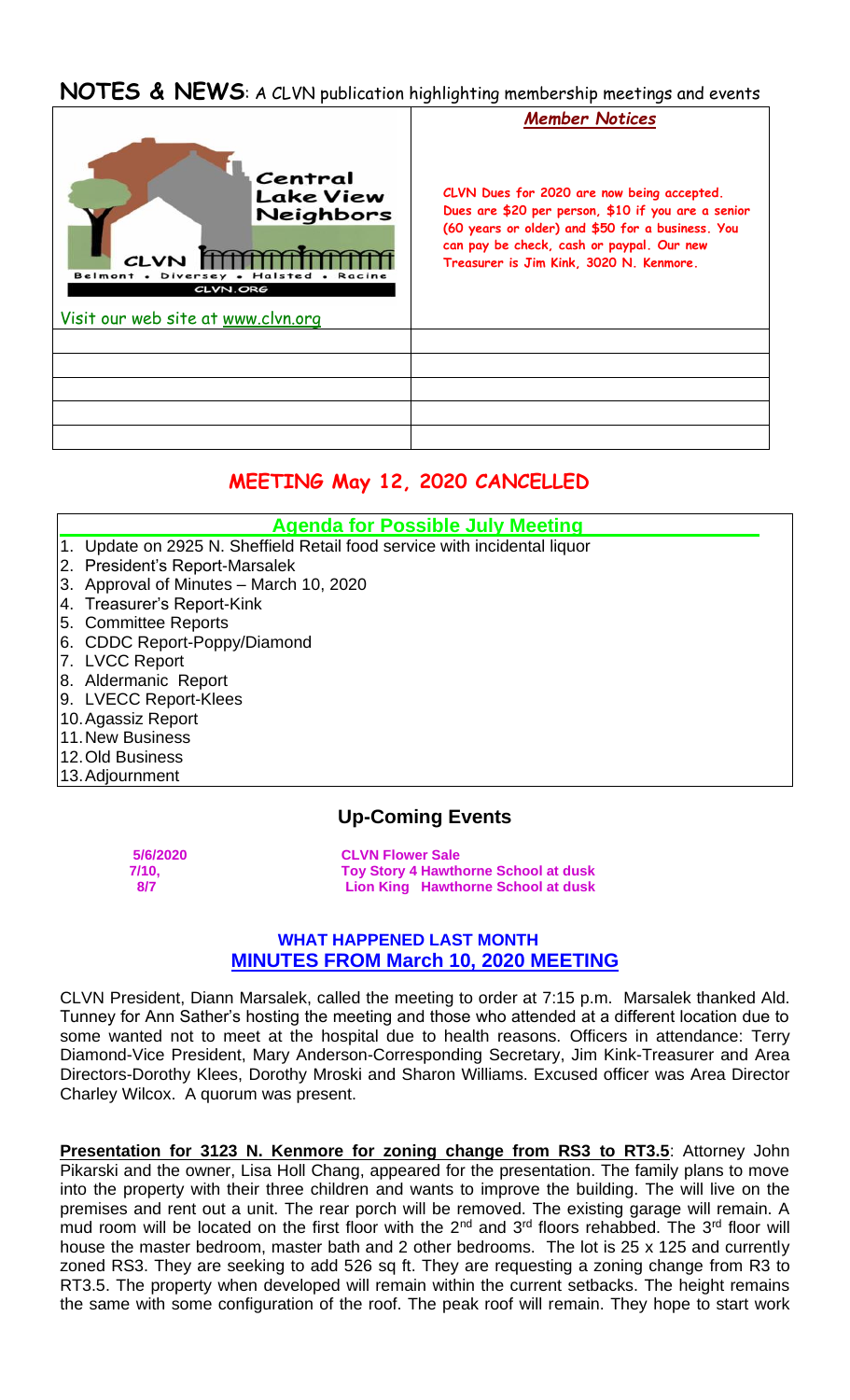this summer. Poppy reported for the CLVN Planning and Zoning Committee which is recommending support the request as the changes to the building is not much of a change to the existing height and size. Neighbors in close proximity were contacting and they support the project. A vote was taken and 17 were in favor, 0 against and no abstentions. The motion passed and a letter will be sent to Alderman Tunney with the result of the vote.

**Application for 2925 N. Sheffield for Retail Food Service and Incidental Liquor License**: Dan Cahill, the general manager, made the presentation. The restaurant will be upscale. Previously the space was a dry cleaner. The proposed hours will be Monday-Friday 10 a.m.-2:00 a.m; Saturday 10 a.m.-3:00 a.m. and Sunday 10 a.m.-2:00 a.m. They will close doors and window 30 minutes prior to closing. They might serve breakfast but will start out serving lunch and dinner. They have entered into a plan of operation. They will attend CLVN meetings and CAPS meetings when needed. They are not applying for a public amusement license or sidewalk café. They are meeting with Chef's and presented the same menu as they did at the last meeting. They plan to have black iron ventilation in the rear of the building. Seating will be on two floors with 180 seat capacity. They will have security on the door after 9 p.m. every night and are considering hiring a 3<sup>rd</sup> party to provide security. Current zoning is B3-2. They will install an elevator. They hope to open in August of 2020. The name will be McGovern's.

**Rep. Yoni Pizer**: The Representative introduced himself as the new representative replacing Sara Feigenholtz who is now our Senator with the retirement of Sen. Cullerton. He has lived in the area for 27 years with his husband and children. He works on local businesses, coached soccer and attends Anshe Emet. He also worked for Congressman Quigley and has been active in politics. He will be the first LGBQ representative from the 12<sup>th</sup> District. He has been in Springfield for 3 weeks and working on bills. He will also serve on various committees. His office is located at 3223 N. Sheffield and email is staterepyoni@gmail.com. He is honored to be representing us and working with CLVN. Marsalek asked him if he could see about opening emission testing centers back in Chicago so we do not need to travel to Skokie and he said he would look at this request.

**Discussion of Postal Issues**: Adam Winters, Staff Assistant to Congressman Quigley, spoke to our group about postal issues. You can call him with your issues at 773-267-5926 and email adam.winters@mail.house.gov. He has been addressing inconsistencies with delivery times, receiving others mail, incorrectly scanned packages, vacation holds and still delivering mail, missing mail and carriers being distracted while listening to music while delivering mail. A complaint was offered that the mailbox at Belmont and Sheffield needs repair. Many of the mailboxes are missing labels with pick up times. There was also a concern that the boxes outside the post office on Ashland are always full and need more times to take the mail from the box inside to the post office. A neighbor asked who owns the post box and keys in condo buildings and Winters will look into this issue.

**President's Report:** The Community Policing and CLVN meetings for 2020 will be May 12, July 14, Sept. 8 and Nov. 10. Marsalek reminded members that CLVN dues for 2020 were due on January 1, 2020 and are now being accepted. You can pay on paypal or send to our Treasurer, Jim Kink at 3020 N. Kenmore, Chicago. The CLVN Wine Tasting will be held on Sunday April 19, 2020 from 2-5 p.m. at Kirkwood \$10 suggested donation to attend. You can also buy wine. All proceeds made at this event benefit the CLVN Beautification Fund. We will also be selling raffle tickets for great prizes. The CLVN Flower Sale will be held on May 9, 2020. All flower orders will be due on May 1, 2020. The 2020 Summer Movies will be held on June 5 Frozen 2, July 10 Toy Story 4 and August 7 Lion King.

Ald. Report: Marsalek reported for Jessup that the police staff is down from 416 to 374 in the 19<sup>th</sup> District. We are asking members to send a letter or email to the Mayor to request more staff for the 19<sup>th</sup> District and cc the Alderman's Office. The shredding event will be this Saturday at the alderman's office from 9a.m. to noon. A Real ID Forum will be held on Saturday at the Center on Halsted from 10 a.m.-noon. Early voting is occurring at the Police Station, 850 W. Addison.

**Treasurer's Report**: Kink reported the account balance is \$16,503.71. Income was from memberships and \$200 from donations. Expenses were movie night licensing fee and donation to Agassiz School. We approved a \$5000.00 donation but only needed to donate \$4405.00 to the school for the Fuse/Stem program. We have 98 paid members and this time last year had 114 paid members. More members are using paypal. We have 12 business members, 43 senior members and 43 regular memberships.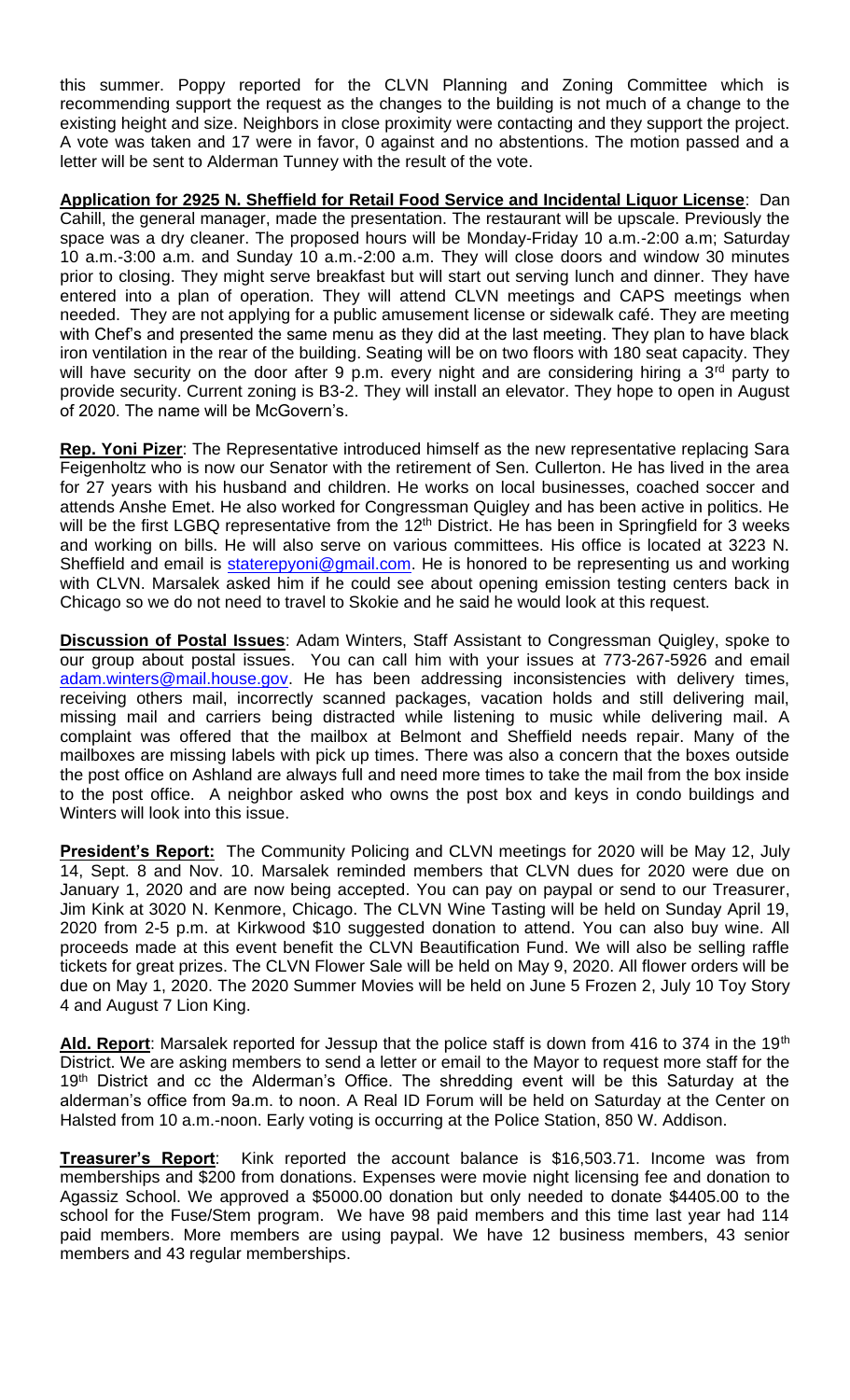**Approval of Jan. 14, 2020 Minutes**: A motion was made by Terry Diamond to approve the minutes from Jan. 14, 2020 which was seconded by Jim Kink. The motion passed unanimously.

**Beautification Report**: Marsalek reported we will be looking for volunteers to plant the corners in April and May. Watch your emails for more information.

**Planning & Zoning Committee Report:** Poppy reported the Mayor wants to see more affordable housing and has hired new staff to deal with zoning issues. A big chuck of our area is dominated by Advocate and Agassiz School. We might see more coach hoses being built behind homes or basement apartments or units above garages. Modifications to the 606 area are being done to prevent teardowns to stop pushing individuals out of the area. There is a dispute between Kumin and the owner to the east about graffiti on the east building. Poppy was not sure if liquor is served at the Taco Bell on Belmont. The former Army/Navy space on Belmont is undergoing construction. No information is available on the Mini Cooper site on Diversey. The area above Target on Belmont is being converted to apartments on the second floor.

**CDDC Report**: Poppy reported at the January CDDC meeting a review was done of the Optima project which is the former Treasure Island. The height of the building has been reduced, more setbacks added and it will house 100 units with retail space. More transit oriented developments will be encouraged. Work is being done on a field by the Diversey Driving Range for a football/soccer field for local schools to use and the public when the schools are not using. The 44<sup>th</sup> Ward Master Plan will be reviewed for updates. News items to address are transit development projects, greenspace with a focus on preservation and affordable housing

**LVCC Report:** Klees reported ELVN (East Lake View Neighbors) has increased their boundaries to include the former Belmont Harbor boundaries. The Cubs Opener is March 30. On April 20 the Cubs charities will hold its gala at Gallagher Way. This year the Cubs will have 12 events and 5 concerts at Gallagher Way. There was discussion about a shooting outside a bar at 3611 N. Ashland. LVCC held a Candidates Forum at St. Joseph Hospital for the election for the 12<sup>th</sup> District Representative. The next meeting is April 2, 2020 at 6:30 p.m. Marsalek indicated we are looking for a second LCVV representative so if anyone if interested send an email to cetnrallakeviewneighbors@gmail.com.

#### **Lake View East Chamber of Commerce**: No report

#### **Agassiz**- No report

**Chicago Cubs**: Marsalek reported Opening Day is March 30, 2020 with a 3:10 p.m. game.

**Old Business**: Marsalek had no further information on a request for a stop sign at Mildred and Wellington which was presented to the Alderman's office.

**New Business**: The Chicago Cubs are offering Commissioner's tickets for community groups. Marsalek completed the paperwork for the tickets. Watch for your emails if we receive the tickets which will be on a first come first serve basis for distribution for a game in April or May.

**Adjournment:** A motion was made by Terry Diamond and seconded by Karen Gaus to adjourn. The motion passed unanimously. The meeting adjourned at 8:24 p.m. The next meeting is May 12, 2020.

**CAPS REPORT 19th District - Beat 1933** (boundary - Belmont to Diversey between Lincoln to Halsted): The Community Policing meetings for 2020 will be held on May 12, July 14, Sept. 8 and Nov. 10. The Commander is Christopher Papaioannou and his contact information is chris.papaioannou@chicagopolice.org. The CAPS meeting was held March 10, 2020. There was a robbery by Belmont and Sheffield and the victim is refusing to cooperate with the police. Since the last beat meeting there were three burglaries-1 forcible and 2 unlawful entry in which a door or window was open. Thanks to the residents who attended the community conversation for the District and now we have a Strategic Plan which is on the 19<sup>th</sup> District website. The top three items residents wanted addressed were robberies, burglaries and gang/narcotics. The 19<sup>th</sup> District CAPS office attended the meeting and introduced themselves. Commander Papaiannou and Captain Kane administratively oversee the District including Community Policing, work with Cubs, work with CTA, deal with the entertainment District, supervise staff and many other functions. Aaron Levine is the District Business Sergeant who supervises the entertainment staff assigned to the teams to address the entertainment district and addresses license enforcement. Sergeant Tracey Edwards